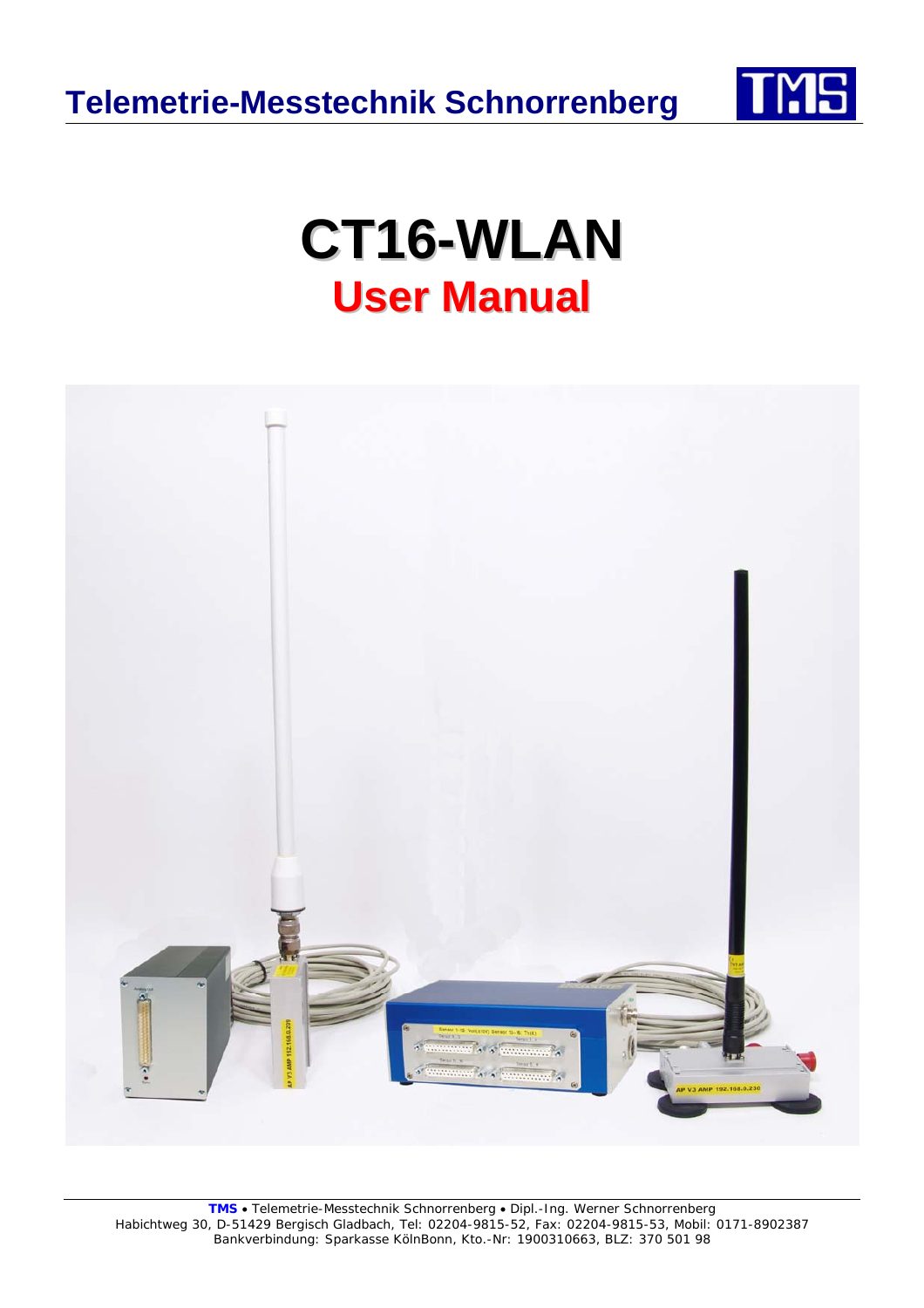

CT16-WLAN is a 16channel telemetry system with integrated signal conditioning for sensors, wireless digital transmission with error correction and analog reproduction.

The conditioned measured values are routed via anti-aliasing filter to a 12-bit A/D converter, simulate sampling of all channels, encoded in PCM format and transferred to the HF transmitter as modulation variables. Dynamic range is 72dB with a signal-to-noise ratio of approximately 70dB. In the carrier frequency of 2.45GHz can work up to 4 telemetry system at the same time. Analog bandwidth of 16 x 0-1250 Hz. (scanning rate 6122Hz/Channel)

The following sensors can be connected to the system: (STG) Strain gages sensors in full-, half- and quarter-bridge configuration (350 ohm or greater), Type K (J) Thermocouples to 0-1000°C, ICP and capacitive sensors. Voltage inputs of +/-5V and +/-10V are available.

The measured values are processed and output as +/-5V analog signals at the 37 pole Sub-D sockets or via adaptor BNC16 Box. A optional digital PCM interface (ECIA110) is available to transfer the digital data

s into a PC with software pack MLab.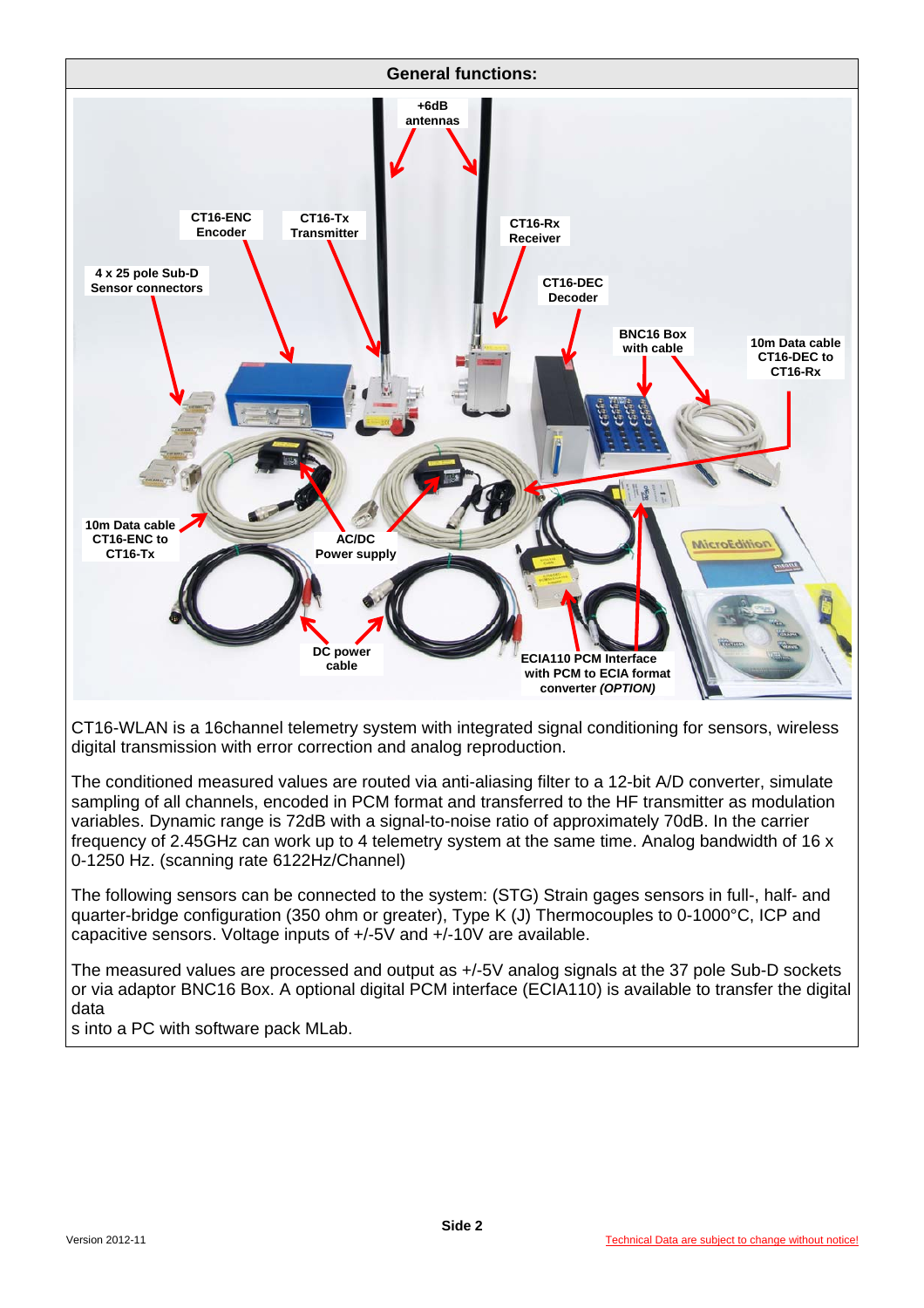

Cable connection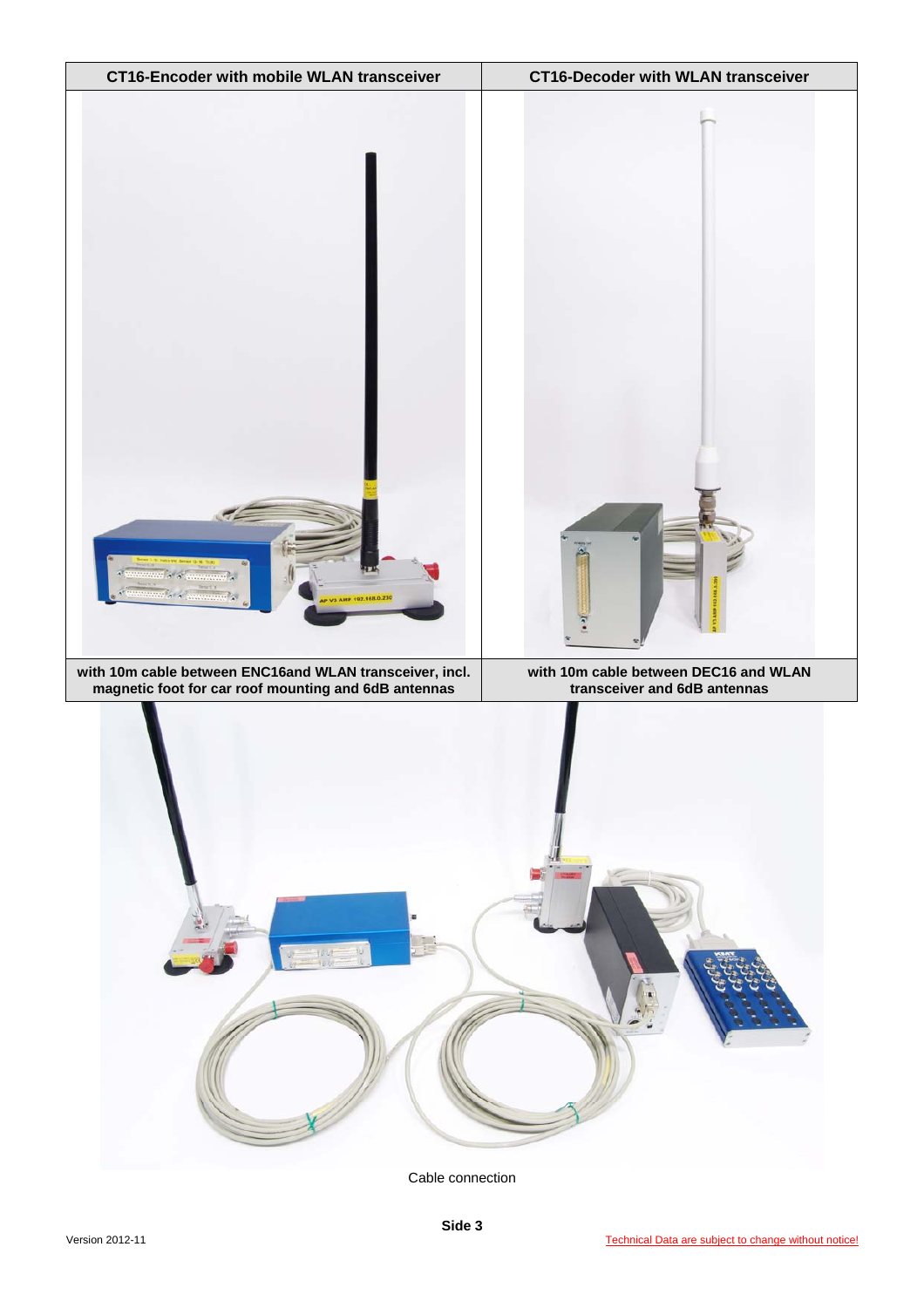

#### **Front side with the Sensor inputs**

#### **SC Module STG:**

| Sensor:                        | strain gage, > 350 Ohms                                                                                                                    |
|--------------------------------|--------------------------------------------------------------------------------------------------------------------------------------------|
| Bridge completion:             | full, half and quarter-bridge                                                                                                              |
| Excitation:                    | 4 VDC (fixed)                                                                                                                              |
| Gain:                          | 200 or 1000 - selectable by solder jumpers (5mV/V or 1mV/V)                                                                                |
| Offset                         | Zero adjustment by potentiometer or optional Auto-zero function<br>(which is not lost by power-off), offset range up to 80% of full scale. |
| <b>SC Module ICP:</b>          |                                                                                                                                            |
| Constant current:              | 1, 4, or 10mA                                                                                                                              |
| Gain:                          | 2x, 4x, 8x, 16x or 32x                                                                                                                     |
| <b>SC Module POT:</b>          |                                                                                                                                            |
| Sensor:                        | Potentiometer Sensor > 350 Ohms                                                                                                            |
| Excitation:                    | 4 VDC (fixed)                                                                                                                              |
| <b>SC Module TH-K:</b>         |                                                                                                                                            |
| Sensor:                        | thermo-couple, type K ( with cold junction compensation)                                                                                   |
| Temperature measuring range:   | 0°C to +1000°C (other on request), accuracy 1%                                                                                             |
| <b>SC Module VOLT:</b>         |                                                                                                                                            |
| High-level inputs:             | $+/- 5$ Volt or $+/- 10$ Volt                                                                                                              |
| Common data's:                 |                                                                                                                                            |
| Channels:                      | 16                                                                                                                                         |
| Resolution:                    | 12 bit A/D converter with anti aliasing filter                                                                                             |
| Sampling                       | simultaneous of all channels                                                                                                               |
| Line of sight distance:        | 300 m with 10mW transmitting power and 6dB antennas<br>2000 m with 12dB booster and 6dB antennas                                           |
| Power input:                   | $1030$ DC                                                                                                                                  |
| Power consumption:             | 1000 mA (at 12V) using STG 16 sensors at 350 Ohms.                                                                                         |
| Analog signal bandwidth:       |                                                                                                                                            |
| Signal bandwidth:              | $16 \times 0$ 1250Hz - (3dB)                                                                                                               |
| Transmitter carrier frequency: | 2.45 GHz with 1200 kbit/s transmitter                                                                                                      |
| Dimensions:                    | 170x115x70 mm (without WLAN transceiver)                                                                                                   |
| Weight:                        | 1000 grams (without WLAN transceiver)                                                                                                      |
| Operating temperature:         | $-20$ to $+70$ C                                                                                                                           |
| Static acceleration:           | 100 g in all directions                                                                                                                    |
| Shock:                         | 200 g in all directions                                                                                                                    |

| 2x. 4x. 8x. 16x or 32x                                                                                        |
|---------------------------------------------------------------------------------------------------------------|
| Potentiometer Sensor > 350 Ohms<br>4 VDC (fixed)                                                              |
| thermo-couple, type K ( with cold junction compensation)<br>0°C to +1000°C (other on request), accuracy 1%    |
| $+/-$ 5 Volt or $+/-$ 10 Volt                                                                                 |
| 16<br>12 bit A/D converter with anti aliasing filter<br>simultaneous of all channels                          |
| 300 m with 10mW transmitting power and 6dB antennas<br>2000 m with 12dB booster and 6dB antennas<br>$1030$ DC |
| 1000 mA (at 12V) using STG 16 sensors at 350 Ohms.                                                            |
| $16 \times 0$ 1250Hz - (3dB)<br>2.45 GHz with 1200 kbit/s transmitter                                         |
| 170x115x70 mm (without WLAN transceiver)                                                                      |
| 1000 grams (without WLAN transceiver)<br>$-20$ to $+70$ C                                                     |
| 100 g in all directions                                                                                       |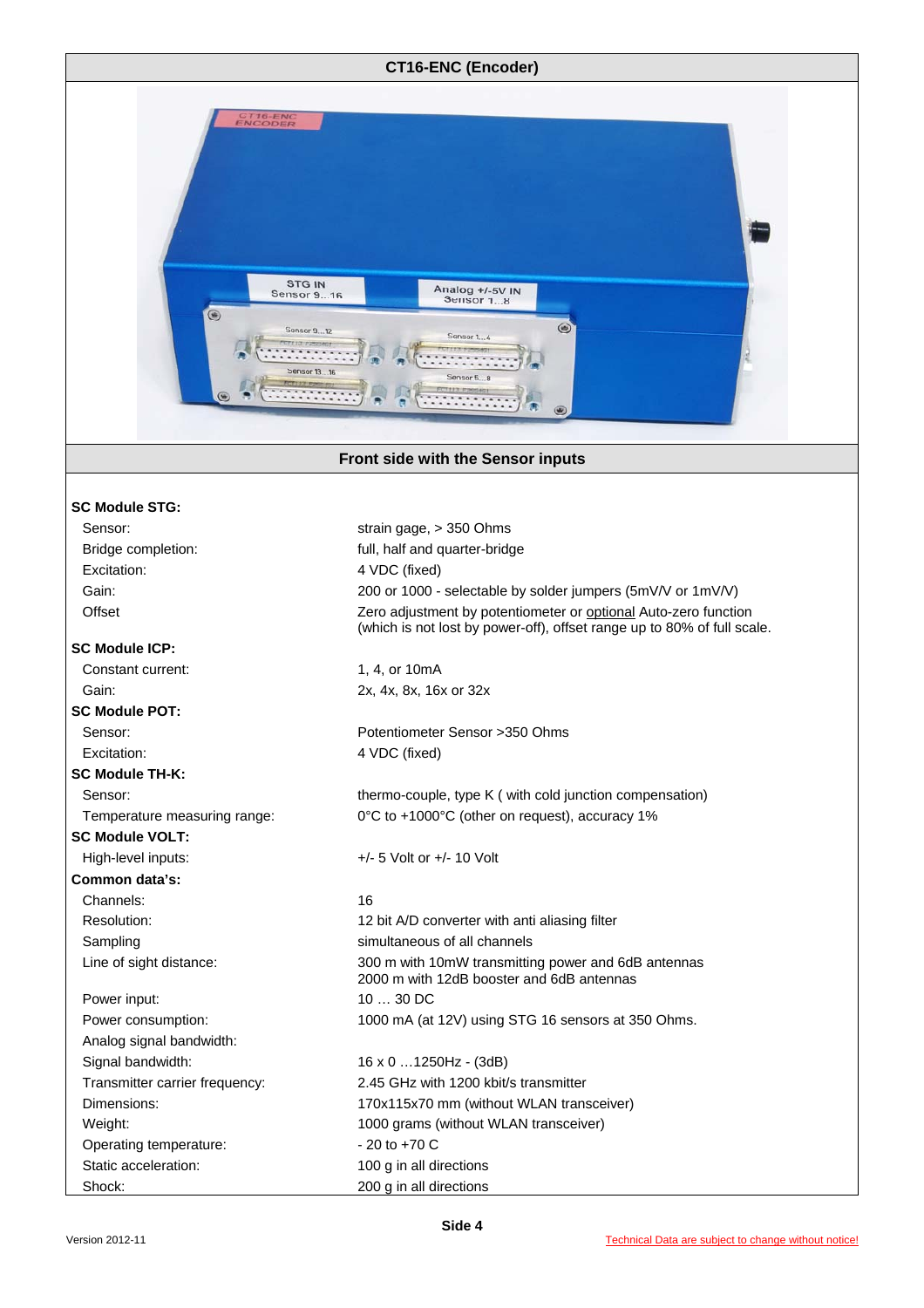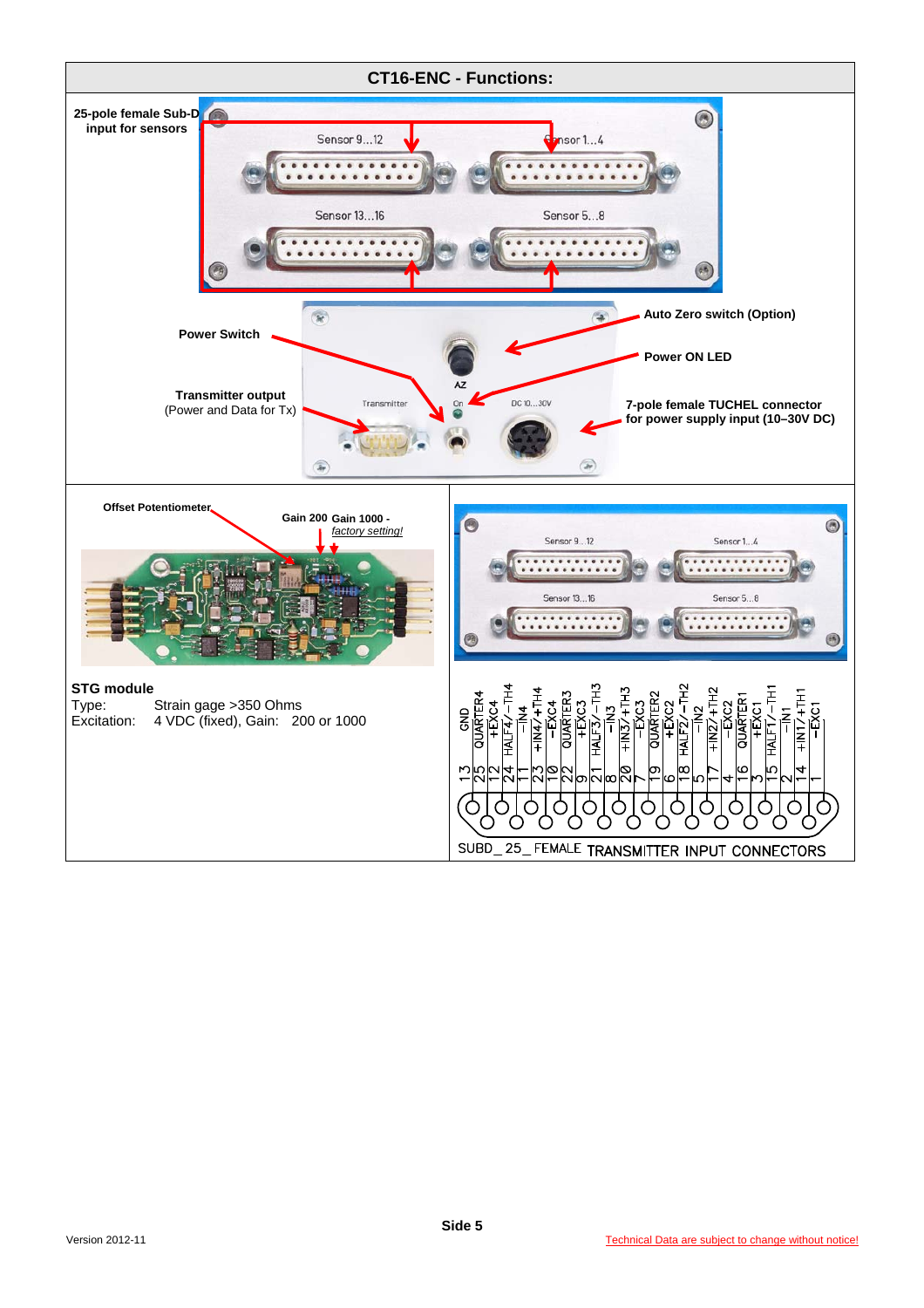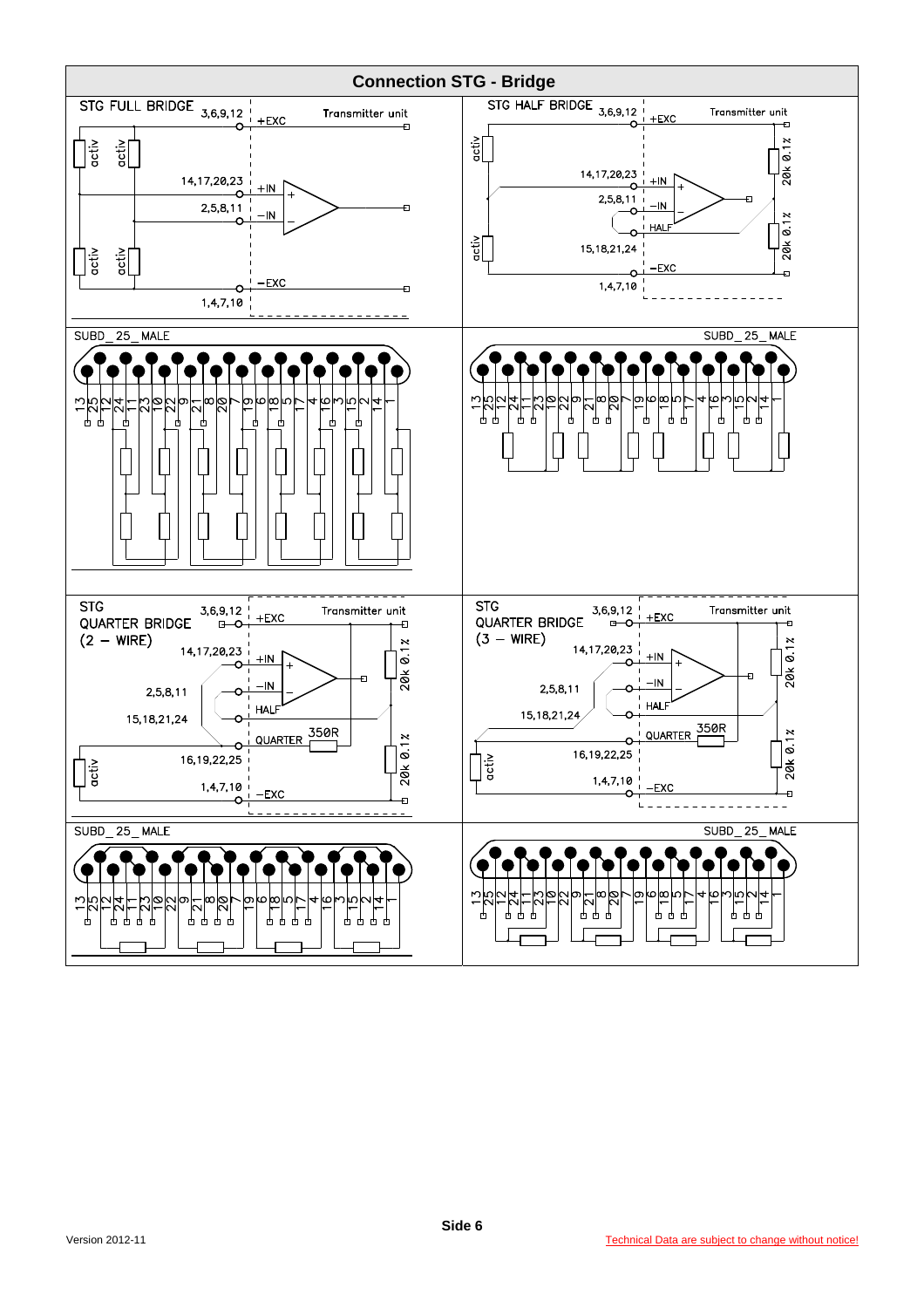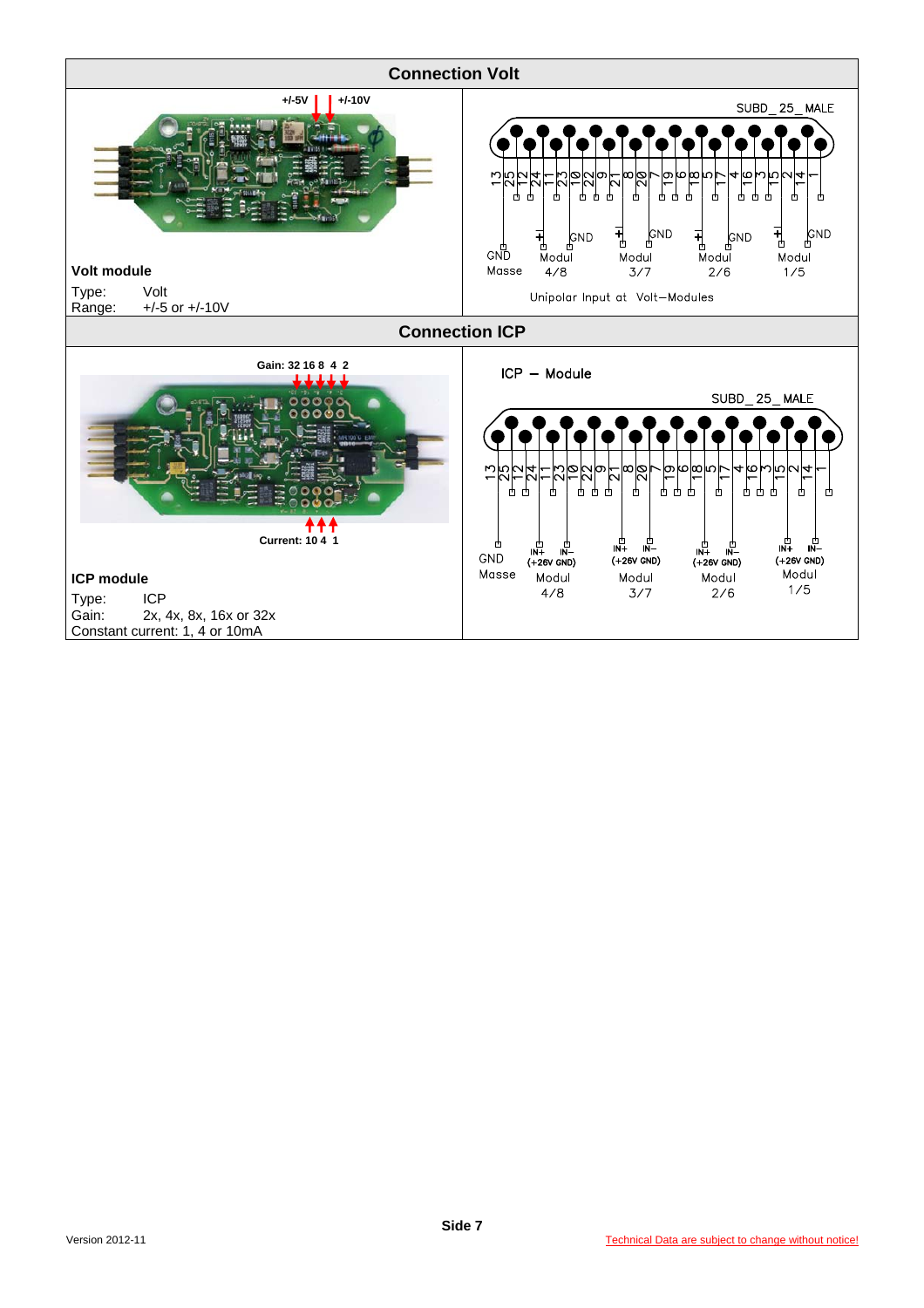## **Connection Th K (without galvanic isolation!)**

THERMO COUPLE TYPE K



#### **Thermo couple**

Type: K<br>Range: 0  $0 - 1000^{\circ}C$ Bandwidth: 0-20Hz (more on request) Accuracy 1% **Not galvanic isolated!** 

| SUBD 25 MALE                                                                                               |
|------------------------------------------------------------------------------------------------------------|
|                                                                                                            |
| @ @ @ U  \ 4 @ W W U 4 -<br>$\frac{1}{\infty}$<br><b>NOO4</b><br><u>- ס ט ס ר</u><br>N<br>N                |
| Φ<br>₫<br>₫<br>Ψ<br>甴<br>甴<br>甴<br>₫<br>₾<br>₾<br>甴<br>甴<br>Щ<br>₾<br>曲<br>曲<br>M<br>曲<br>曲<br>串<br>π<br>+ |
| <b>SLEEVES</b><br>TH4/8<br>ဖ<br>TH1/5<br><b>TH3/7</b><br>TH <sub>2</sub> /                                 |
|                                                                                                            |
| WIRE-END<br>▓                                                                                              |
| - ALUMEL (NICKEL)<br>+ CHROMEL (NICKEL-CHROM)                                                              |

| Temperature<br>[°C] | <b>Output</b><br>[V] | Temperature<br>[°C] | Output<br>[V] | Temperature<br>[°C] | <b>Output</b><br>IV1 | Temperature<br>[°C] | Output<br>[V] |
|---------------------|----------------------|---------------------|---------------|---------------------|----------------------|---------------------|---------------|
|                     | $-5,003$             | 250                 | $-2,546$      | 500                 | 0.002                | 750                 | 2,558         |
| 50                  | $-4.515$             | 300                 | $-2.044$      | 550                 | 0.515                | 800                 | 3,061         |
| 100                 | $-4,009$             | 350                 | $-1,538$      | 600                 | 1,031                | 850                 | 3,550         |
| 150                 | $-3.516$             | 400                 | $-1.029$      | 650                 | 1.542                | 900                 | 4,035         |
| 200                 | $-3,031$             | 450                 | $-0.515$      | 700                 | 2,052                | 1000                | 5,000         |



#### **Thermo couple**

Type: K Range: -50°C – 1000°C Bandwidth: 0-20Hz (more on request) Accuracy 1%

THERMO COUPLE TYPE K- ISO SUBD\_25\_MALE ഥ∣യ თ S ချွေစ d  $\frac{1}{10}$  $\overline{1}$ H łÌ **SLEEVES** MRE-END - ALUMEL (NICKEL) CHROMEL (NICKEL-CHROM)

**Connection Th K-ISO (with galvanic isolation!)** 

# Galvanic isolated! **Galvanic isolated!** Polarisation is different as K without galvanic isolation!!

| Temperature<br>[°C] | Output<br>[V] | Temperature<br>[°C] | <b>Output</b><br>ΓV. | Temperature<br>[°C] | <b>Output</b> | Temperature<br>[°C] | Output<br>[V] |
|---------------------|---------------|---------------------|----------------------|---------------------|---------------|---------------------|---------------|
| $-50$               | $-0.220$      | 250                 | 1.236                | 550                 | 2.754         | 850                 | 4.262         |
|                     | 0.013         | 300                 | 1.482                | 600                 | 3.010         | 900                 | 4.506         |
| 50                  | 0.254         | 350                 | 1.734                | 650                 | 3.266         | 950                 | 4.746         |
| 100                 | 0.504         | 400                 | 1.990                | 700                 | 3.519         | 1000                | 4.980         |
| 150                 | 0.752         | 450                 | 2.242                | 750                 | 3.700         |                     |               |
| 200                 | 0.992         | 500                 | 2.498                | 800                 | 4.015         |                     |               |

With option "+/-10V output" you must multiply the table value with  $*2$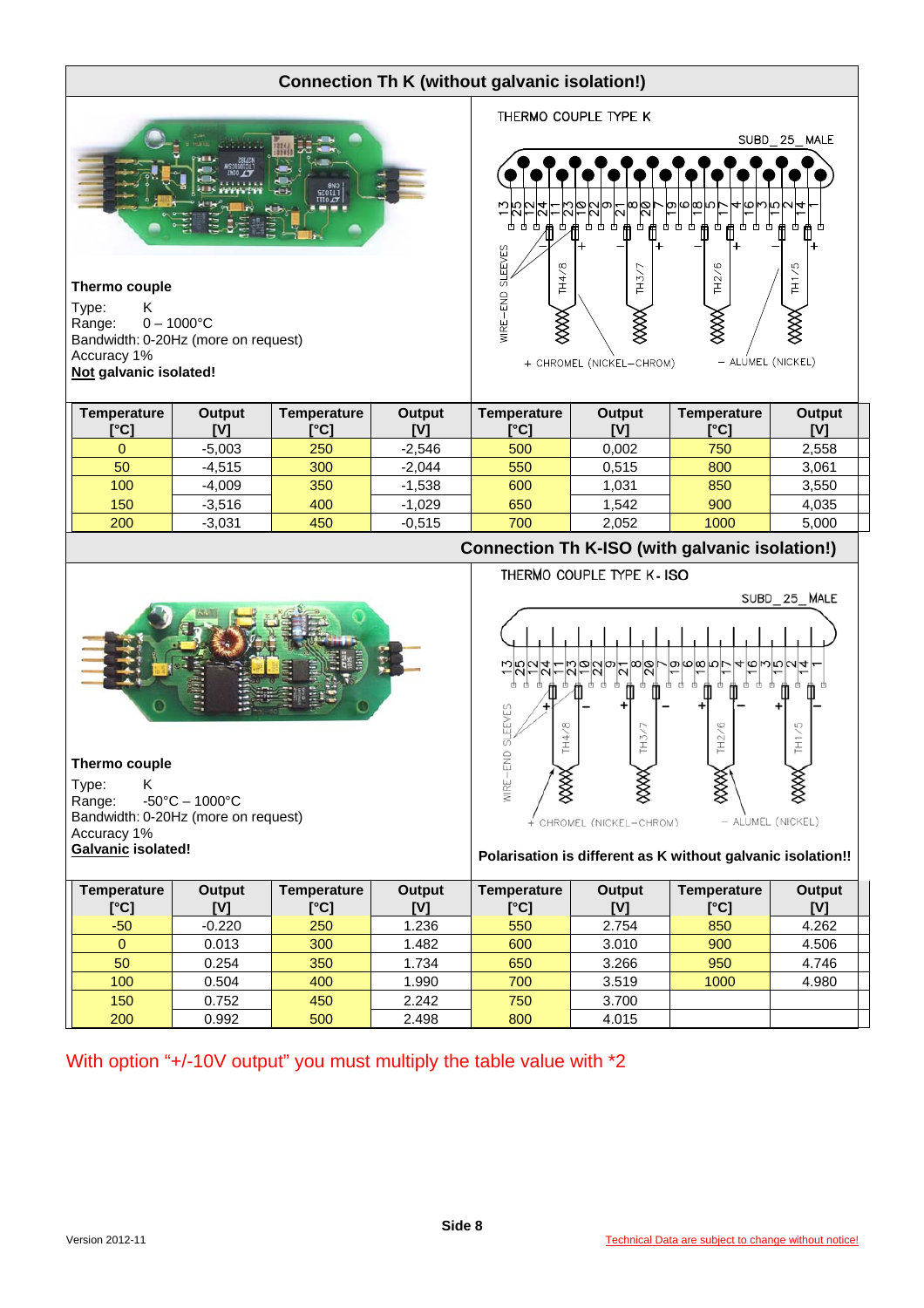